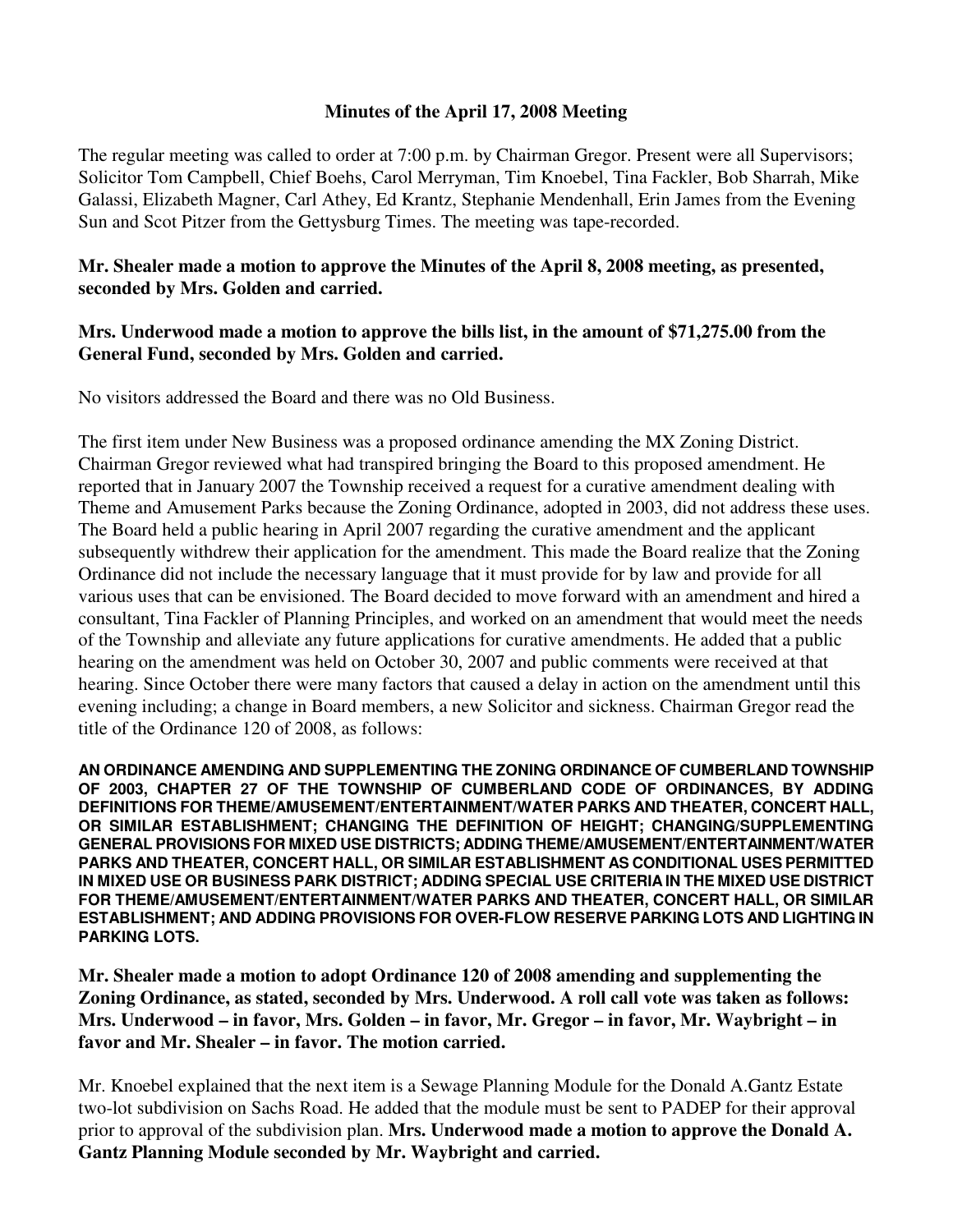Mr. Knoebel also explained that the next item is a Minor Subdivision for Lot Addition for Lot 20 in Cannon Ridge, Phase II. The plan proposes to move the western lot line of Lot 20 one foot west so that the constructed dwelling on Lot 20 complies with side yard setback requirements. Mr. Knoebel added that they will need to revise Phase III plans to show this change. **Mr. Shealer made a motion to approve the Minor Subdivision for Lot Addition for Lot 20 Cannon Ridge seconded by Mrs. Golden and carried.** 

Chairman Gregor reported that there are four requests for bond reductions on the agenda and Mr. Knoebel has supplied letters of recommendation for each request.

**Mr. Waybright made a motion to approve a bond reduction (requisition no. 2) for Cambridge Crossing, in the amount of \$53,848.97, retaining \$346,099.09, seconded by Mr. Shealer and carried.** 

**Mr. Shealer made a motion seconded by Mrs. Golden and carried to approve a full release of financial security, in the amount of \$3,700.00, for Kevin Brown of Excalibur Towing, 807 Old Harrisburg Road.** 

The Meadows, Phase II, Bond Expiration Report needed no action. The township has received confirmation from the financial institution that the bond is automatically renewed.

**Mr. Waybright made a motion to reduce the bonding for a private road for Joseph Tripi, in the amount of \$95,170.66, retaining \$32,771.00 and requiring a revised bond be provided by the close of business on May 2, 2008 seconded by Mrs. Underwood and carried.** 

Chairman Gregor reported that the next items are seven requests for extension. Mr. Knoebel recommended approval of all requests.

**Mrs. Golden made a motion to approve a 90-day extension for D & L Enterprises Preliminary Plan seconded by Mr. Waybright and carried.** Approval is now needed by August 1, 2008.

**Mr. Shealer made a motion to approve a 90-day extension for Pickett's Choice Condominiums Preliminary Plan seconded by Mr. Waybright and carried.** Approval is now needed by July 28, 2008.

**Mrs. Underwood made a motion to approve a 35-day extension for Cumberland Crossings Preliminary Plan seconded by Mrs. Golden and carried.** Approval is now needed by May 28, 2008.

**Mr. Waybright made a motion to approve a request to extend the approval period for Cumberland Village, Phase II, Preliminary Plan until July 31, 2008 seconded by Mr. Shealer and carried.** 

**Mr. Shealer made a motion seconded by Mrs. Golden and carried to approve a 90-day request for extension for the Arthur Shaw – Old Mill Road Pumping Station Final Plan.** Approval is now needed by August 5, 2008.

**Mrs. Golden made a motion to approve a 90-day request for extension for The Crossings I, Phase I**  Final Plan seconded by Mr. Waybright and carried. Approval is now needed by August 6, 2008.

**Mrs. Underwood made a motion to approve a 90-day request for extension for The Crossings II**  Preliminary Plan seconded by Mr. Waybright and carried. Approval is now needed by August 4, 2008.